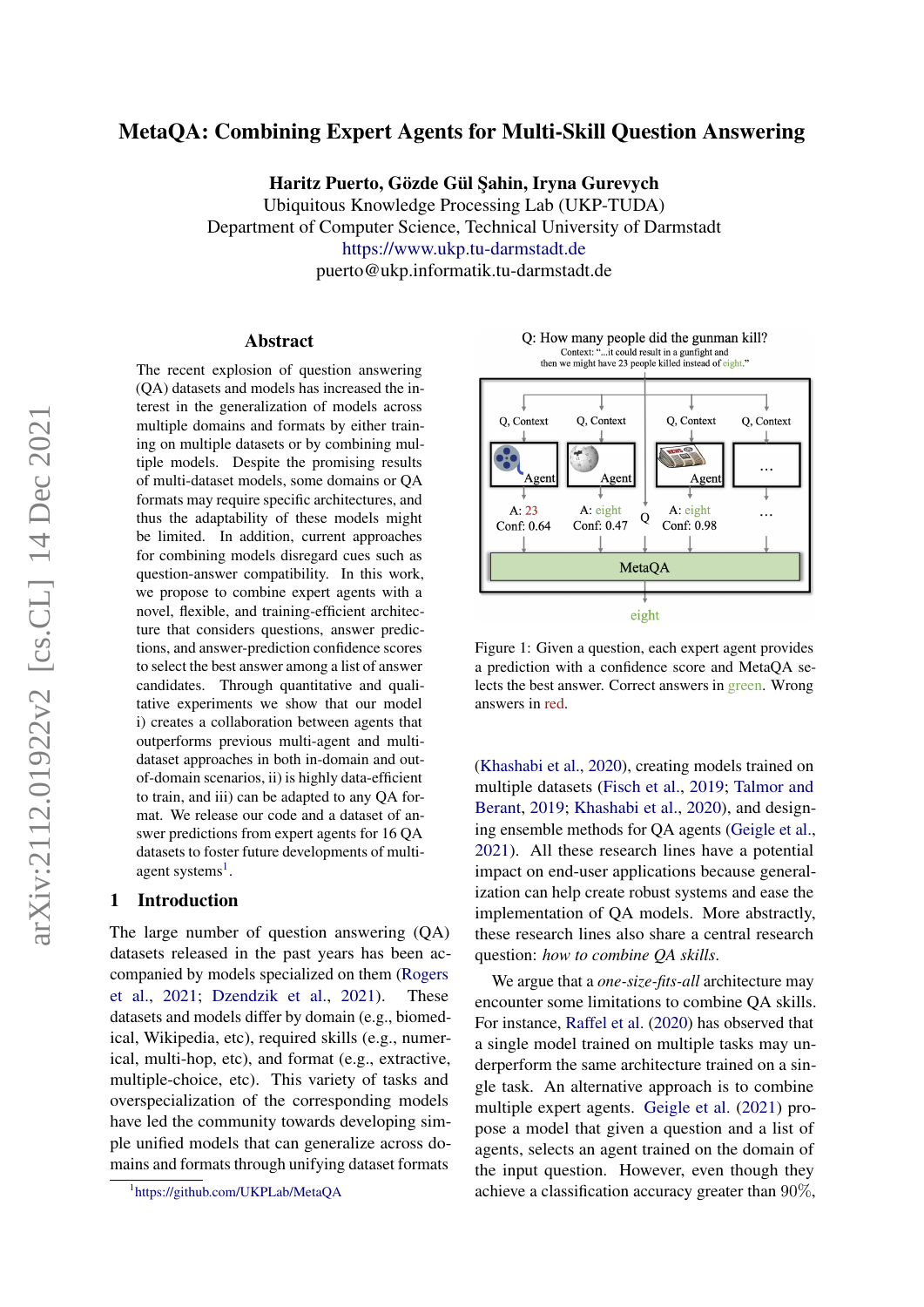they disregard the actual predictions and confidence scores from the agents when selecting the output agent, which may result in underestimating highperforming models on out-of-domain questions.

To address the limitations of previous approaches, we propose a novel model to combine heterogeneous expert agents (i.e., different architectures, formats, and tasks). It takes a question, and a list of *candidate answers* with *confidence scores* as input and selects the best answer (Figure [1\)](#page-0-1). We modify the embedding mechanism of the Transformer encoder [\(Vaswani et al.,](#page-9-3) [2017\)](#page-9-3) to embed the confidence score of each candidate answer. In addition, we use a multi-task training objective that makes the model learn two complementary tasks: *selecting the best candidate answer* and *identifying agents trained on the domain of the input question*.

Unlike multi-dataset models, our approach learns to match questions with answers, an immensely easier task than end-to-end QA itself. This makes our model remarkably data efficient as it only needs 16% of the amount of data needed to train multi-dataset models.

We compile a list of 16 QA datasets that encompass different domains, formats, and reasoning skills to conduct experiments on. Through quantitative experiments we show that our MetaQA i) establishes a successful collaboration between agents, ii) outperforms multi-agent and multi-dataset models in both in-domain and out-of-domain scenarios, iii) excels in minority domains, and iv) is highly efficient to train. Our contributions are:

- A new approach for multi-skill QA that establishes a collaboration between agents.
- A model called MetaQA that utilizes question, answer, and confidence scores to select the best candidate answer for a given question.
- Extensive analyses showing the successful collaboration between agents and the training efficiency of our approach.
- A dataset of (*QA Agents*, *Questions*, and *answer predictions*) triples that cover different QA formats, domains, and skills to foster future developments of multi-agent models.

## 2 Related Work

Currently, there are two approaches to solve questions from multiple QA domains: ensemble models and multi-dataset models. The former combines

multiple QA agents trained on a single dataset and the latter is a model trained on multiple datasets.

Ensemble Methods for QA. A well-known method for combining expert agents is the Mixture of Experts (MoE). It requires training a set of models and combining their outputs with a gating mechanism [\(Jacobs et al.,](#page-8-4) [1991\)](#page-8-4). However, this approach would require jointly training multiple agents, which can be extremely expensive, and sharing a common output space to combine the agents. These limitations make it unfeasible to implement in our setup, where a large number of heterogeneous agents are combined (i.e., agents with different architectures, target tasks, and output formats such as integers for multiple-choice or answer spans for span extraction).

Recently, [Geigle et al.](#page-8-3) [\(2021\)](#page-8-3) proposed agent classifiers on top of a Transformer to identify the most appropriate agent for a given question. However, they disregard answer predictions when selecting the agent and hence, agents that are effective in out-of-domain questions are underestimated. Lastly, [Friedman et al.](#page-8-5) [\(2021\)](#page-8-5) average the weights of adapters [\(Houlsby et al.,](#page-8-6) [2019\)](#page-8-6) trained on single datasets to obtain a multi-dataset model. However, their architecture is limited to span extraction.

Multi-dataset models consist of training a model on various datasets to generalize it to multiple domains. [Talmor and Berant](#page-9-1) [\(2019\)](#page-9-1) conduct extensive analysis of the generalization of QA models using ten datasets. However, they only experiment on extractive tasks and, due to their model architecture (BERT for span extraction), it is not possible to extend it to other tasks such as abstractive or visual QA. [Fisch et al.](#page-8-2) [\(2019\)](#page-8-2) created a competition on QA generalization using 18 datasets. These datasets are from very different domains such as Wikipedia and biomedicine, among others. However, they also focus only on extractive datasets.

Lastly, [Khashabi et al.](#page-8-1) [\(2020\)](#page-8-1) takes one step further showing that the different QA formats can complement each other to achieve a better generalization. They use an encoder-decoder architecture and transform the questions into a common format. However, we argue that their approach is limited by the fact that some questions may require a specific skill that must be modeled in a particular manner (e.g. numerical reasoning) and, this is not possible with their simple encoder-decoder.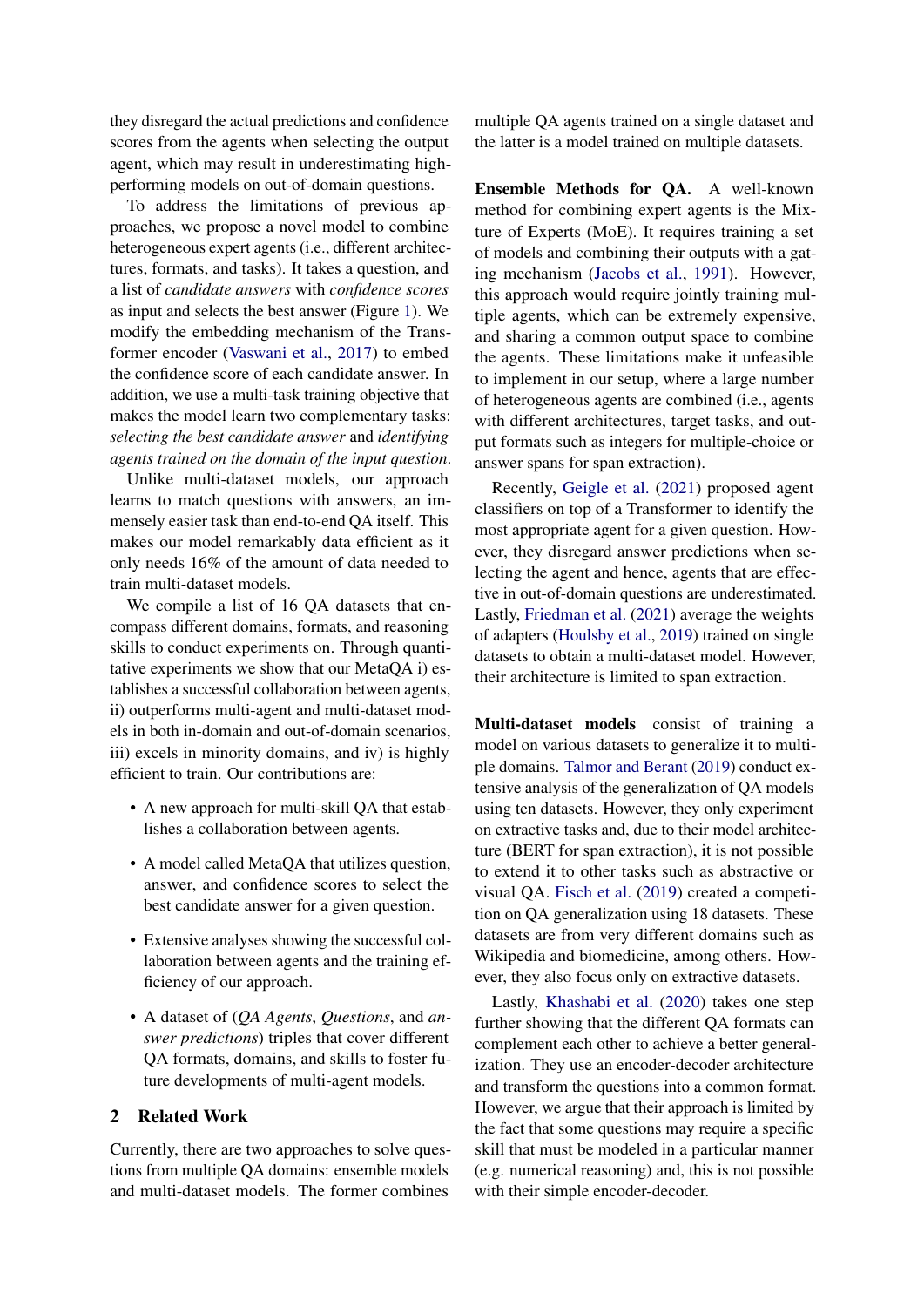## 3 Model

We propose a new model, shown in Figure [2,](#page-2-0) to combine QA agents by integrating cues of the QA task, such as question-answer compatibility. We also define two complementary tasks: i) in-domain agent selection (Agent Selection Networks, AgSeN, in Figure [2\)](#page-2-0) and ii) answer selection (AnsSel network in Figure [2\)](#page-2-0). The division of the problem into these two learnable tasks is vital to ensure that MetaQA considers out-of-domain agents that can give a correct answer, unlike TWEAC [\(Geigle et al.,](#page-8-3) [2021\)](#page-8-3). To achieve this, the backbone of our architecture relies on an encoder Transformer [\(Vaswani](#page-9-3) [et al.,](#page-9-3) [2017\)](#page-9-3) whose input is the concatenation of the question with the candidate answers from each agent. Each answer is separated by a new token [ANS] that informs the model of the beginning of a new answer candidate.

<span id="page-2-0"></span>

Figure 2: MetaQA architecture. The Agent Selection Networks, AgSeN, identifies the best agent for the input question Q and the Answer Selection, AnsSel, selects the best answer prediction.  $\text{conf}_k$  is the confidence score from the agent for answer k.

We devise a new embedding for the Transformer encoder to include the confidence score of the predictions of each agent (Figure [3\)](#page-2-1). While the original encoder uses the token  $t_i$ , position  $p_i$ , and segment  $s_i$  embeddings, we add a agent confidence embedding  $c_i$  to these three.

$$
x_i = t_i + p_i + s_i + c_i \tag{1}
$$

As usual, the segment embedding,  $s_i$  is used to distinguish two parts of the input: the input question (segment A) and the candidate answers (segment B). As for the new  $c_i$ , it is obtained with a

feed-forward network  $f$  that takes an answer confidence conf<sub>i</sub> and creates an embedding  $c_i$ .

$$
c_i = \begin{cases} f(\text{conf}_j), & \text{if } i \in \text{Idx}([\text{ANS}] \text{ Ans}_j) \\ f(0), & \text{otherwise} \end{cases}
$$
 (2)

where  $Idx$  is a function that given a list of tokens returns their indexes in the encoder input.

<span id="page-2-1"></span>

Figure 3: Description of our novel embedding system including confidence scores from the agents.

We leverage two types of embeddings from the output of the encoder. The first one is the embedding of the [CLS] token. This embedding captures information about the domain of the input question and is used as the input to  $k$  independent feed-forward networks called *Agent Selection Network* (AgSeN) to classify the agent trained on the domain of the input question in the same way as in TWEAC. The second type of embedding used is the embedding of the [ANS] tokens. They contain the cues needed to discriminate the best answer to the input question. These [ANS] embeddings are concatenated with the model selection scores and input into a final feed-forward network, called *Answer Selection* (AnsSel), that selects the best candidate answer according to the domain of the question and the candidate answers.

### 3.1 Training

As previously mentioned, our model learns two complementary tasks: i) agent selection and ii) answer selection. Thus, to learn these two tasks we define the following loss function:

<span id="page-2-2"></span>
$$
\ell = \frac{\alpha_1}{k} \sum_{i=0}^{k} \ell_{AgSeN_i} + \alpha_2 \ell_{AnsSel} \tag{3}
$$

where  $\ell_{AgSeN_i}$  is the loss of one AgSeN network and  $\ell_{AnsSel}$  the loss of the AnsSel network. We compute the loss of the AnsSel network using Cross-Entropy while for the AgSeN networks we use the Binary Cross Entropy.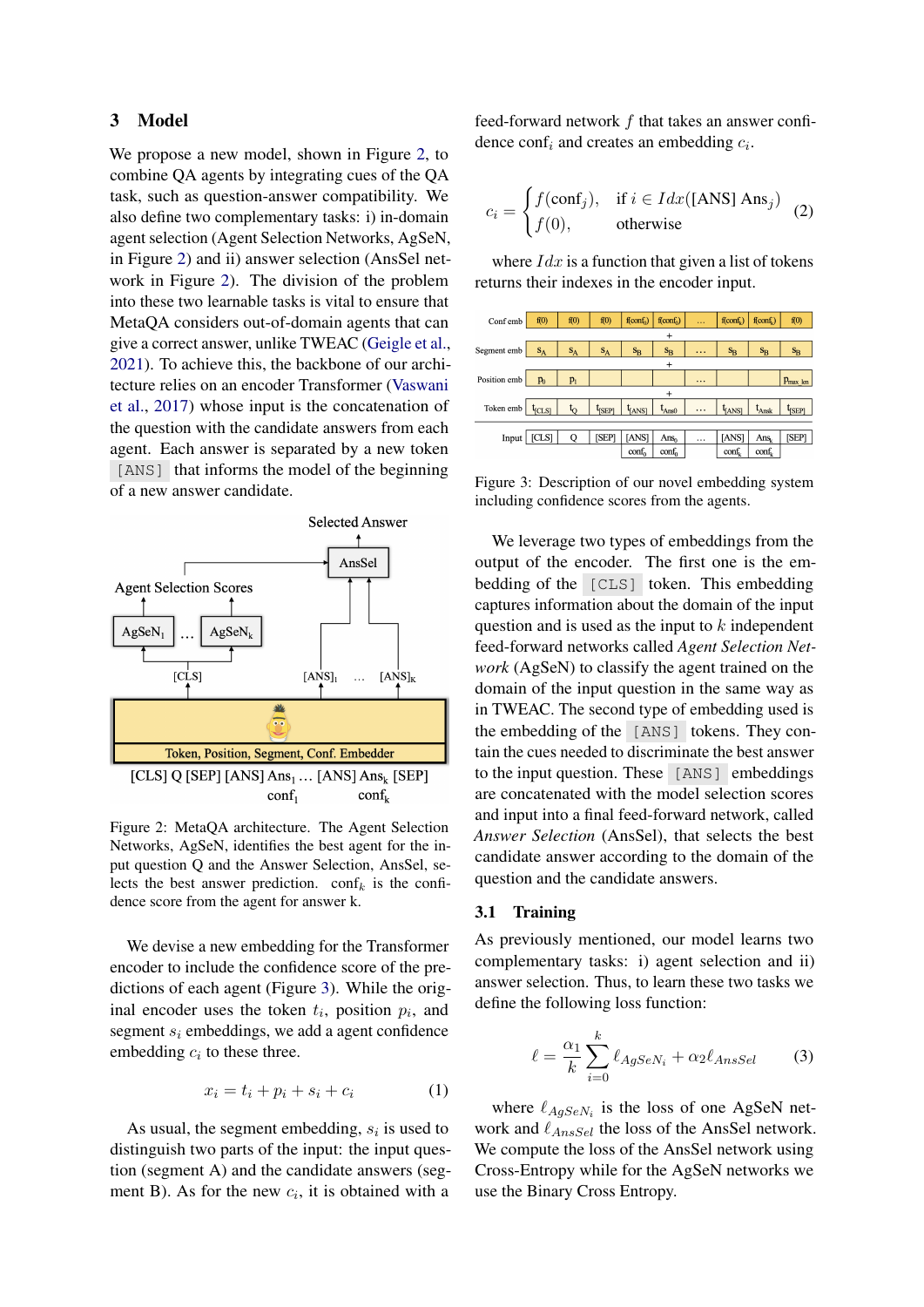<span id="page-3-0"></span>

|                 | <b>Dataset</b>                                                   | <b>Characteristics</b>                                           |  |  |
|-----------------|------------------------------------------------------------------|------------------------------------------------------------------|--|--|
|                 | SQuAD<br>(Rajpurkar et al.,<br>2016)                             | Crowdsourced<br>questions<br>on<br>Wikipedia                     |  |  |
|                 | NewsQA (Trischler et al.,<br>2017)                               | Crowdsourced questions about<br><b>News</b>                      |  |  |
|                 | HotpotQA (Yang et al., 2018)                                     | Crowdsourced multi-hop ques-<br>tions on Wikipedia               |  |  |
| Extractive      | SearchQA (Dunn et al., 2017)                                     | Web Snippets, Trivia questions<br>from J! Archive                |  |  |
|                 | NQ (Kwiatkowski et al., 2019)                                    | Wikipedia, real user queries on<br>Google Search                 |  |  |
|                 | TriviaQA-web (Joshi et al.,<br>2017)                             | Web Snippets, crowdsorced trivia<br>questions                    |  |  |
|                 | QAMR (Michael et al., 2018)                                      | Wikipedia, predicate-argument<br>understanding                   |  |  |
|                 | DuoRC (Saha et al., 2018)                                        | Movie Plots from IMDb and<br>Wikipedia                           |  |  |
|                 | RACE (Lai et al., 2017)                                          | Exams requiring passage summa-<br>rization and attitude analysis |  |  |
| Multiple-Choice | CSQA (Talmor et al., 2019)                                       | Web Snippets, common-sense<br>reasoning                          |  |  |
|                 | BoolQ (Clark et al., 2019)                                       | Wikipedia, Yes/No questions                                      |  |  |
|                 | HellaSWAG (Zellers et al.,<br>2019)                              | Completing sentences using com-<br>mon sense                     |  |  |
|                 | SIQA (Sap et al., 2019)                                          | Common sense in social interac-<br>tions                         |  |  |
| Abs.            | DROP (Dua et al., 2019)<br>NarrativeQA (Kočiský et al.,<br>2018) | Wikipedia, numerical reasoning<br>Books, Movie Scripts           |  |  |
| NIN             | HybridQA (Chen et al., 2020)                                     | Wikipedia tables and paragraphs                                  |  |  |

Table 1: Summary of the datasets used. Abs. stands for abstractive and MM for multi-modal.

The labels to train AnsSel are obtained by comparing the prediction of each agent with the correct answer. If the F1 score is higher than a threshold,  $\theta$ , we consider the prediction as correct. As for  $\text{AgSeN}_i$ , its training label is 1 when the input question is from the training set of the  $i^{th}$  agent.

### 4 Experimental Setup

#### 4.1 Datasets

We have collected a series of QA datasets covering different formats, domains, and reasoning skills (Table [1\)](#page-3-0). In particular, we use four formats: extractive, multiple-choice, abstractive, and multimodal.

For extractive, we use the MRQA 2019 shared task collection [\(Fisch et al.,](#page-8-2) [2019\)](#page-8-2), QAMR [\(Michael et al.,](#page-9-7) [2018\)](#page-9-7), and DuoRC [\(Saha et al.,](#page-9-8) [2018\)](#page-9-8). We add these two additional datasets to add more diversity to the training set. In detail, QAMR requires predicate-argument understanding, a skill that agents should have to solve most QA datasets. As for DuoRC, it is the only dataset in our collection on the film domain, and this allows us to study transfer learning from other domains. The multiple-choice datasets require boolean reasoning,

<span id="page-3-1"></span>

| #  | <b>Expert Agents</b>                 | <b>Used for</b>       |
|----|--------------------------------------|-----------------------|
| 1  | Span-BERT Large (Joshi et al.,       | all extractive + DROP |
|    | 2020) for SQuAD                      |                       |
| 2  | Span-BERT Large for NewsQA           | all extractive + DROP |
| 3  | Span-BERT Large for HotpotQA         | all extractive + DROP |
| 4  | Span-BERT Large for SearchQA         | all extractive + DROP |
| 5  | Span-BERT Large for NQ               | all extractive + DROP |
| 6  | Span-BERT Large for TriviaQA-        | all extractive + DROP |
|    | web                                  |                       |
| 7  | Span-BERT Large for QAMR             | all extractive + DROP |
| 8  | Span-BERT Large for DuoRC            | all extractive + DROP |
| 9  | RoBERTa Large (Liu et al., 2019)     | all multiple choice   |
|    | for $R$ ACE                          |                       |
| 10 | RoBERTa Large for HellaSWAG          | all multiple choice   |
| 11 | RoBERTa Large for SIQA               | all multiple choice   |
| 12 | AlBERT xxlarge-v2 (Lan et al.,       | all multiple choice   |
|    | 2020) for CSOA                       |                       |
| 13 | BERT Large-wwm (Devlin et al.,       | <b>BoolO</b>          |
|    | 2019) for BoolQ                      |                       |
| 14 | TASE (Segal et al., 2020) for DROP   | <b>DROP</b>           |
| 15 | Adapter BART Large (Pfeiffer et al., | <b>NarrativeQA</b>    |
|    | 2020) for NarrativeQA                |                       |
| 16 | Hybrider (Chen et al., 2020) for Hy- | HybridQA              |
|    | bridQA                               |                       |

Table 2: List of the expert agents and datasets in which they are used.

commonsense, and passage summarization skills and as we can observe in Table [1,](#page-3-0) there is an overlap in the reasoning skills required to solve these datasets. Lastly, we include abstractive QA following [\(Khashabi et al.,](#page-8-1) [2020\)](#page-8-1) and multimodal datasets to show that our approach can solve any type of question while multi-dataset models are limited to certain formats.

Most of these datasets do not have the labels of the test set publicly available, except for RACE and NarrativeQA. Since we need to do hyperparameter tuning and hypothesis testing to compare models, we divide the public dev set into an in-house dev set and test sets following [\(Joshi et al.,](#page-8-13) [2020\)](#page-8-13). In this way, we conduct hyperparameter tuning on the dev set and hypothesis testing on the test set.

#### 4.2 Expert Agents

To guarantee a fair comparison with MultiQA, we have trained all the agents for extractive datasets using the same architecture as MultiQA, span-BERT, a BERT model pretrained for span extraction tasks that clearly outperforms BERT on the MRQA 2019 shared task [\(Joshi et al.,](#page-8-13) [2020\)](#page-8-13). More details on the implementation are provided in Appendix [A.1.](#page-11-0)

For the remaining datasets, we use agents that are publicly available on HuggingFace or Github with a performance close to the current state of the art. A summary of the agents is provided in Table [2](#page-3-1) and links to download them in Appendix [A.2.](#page-11-1)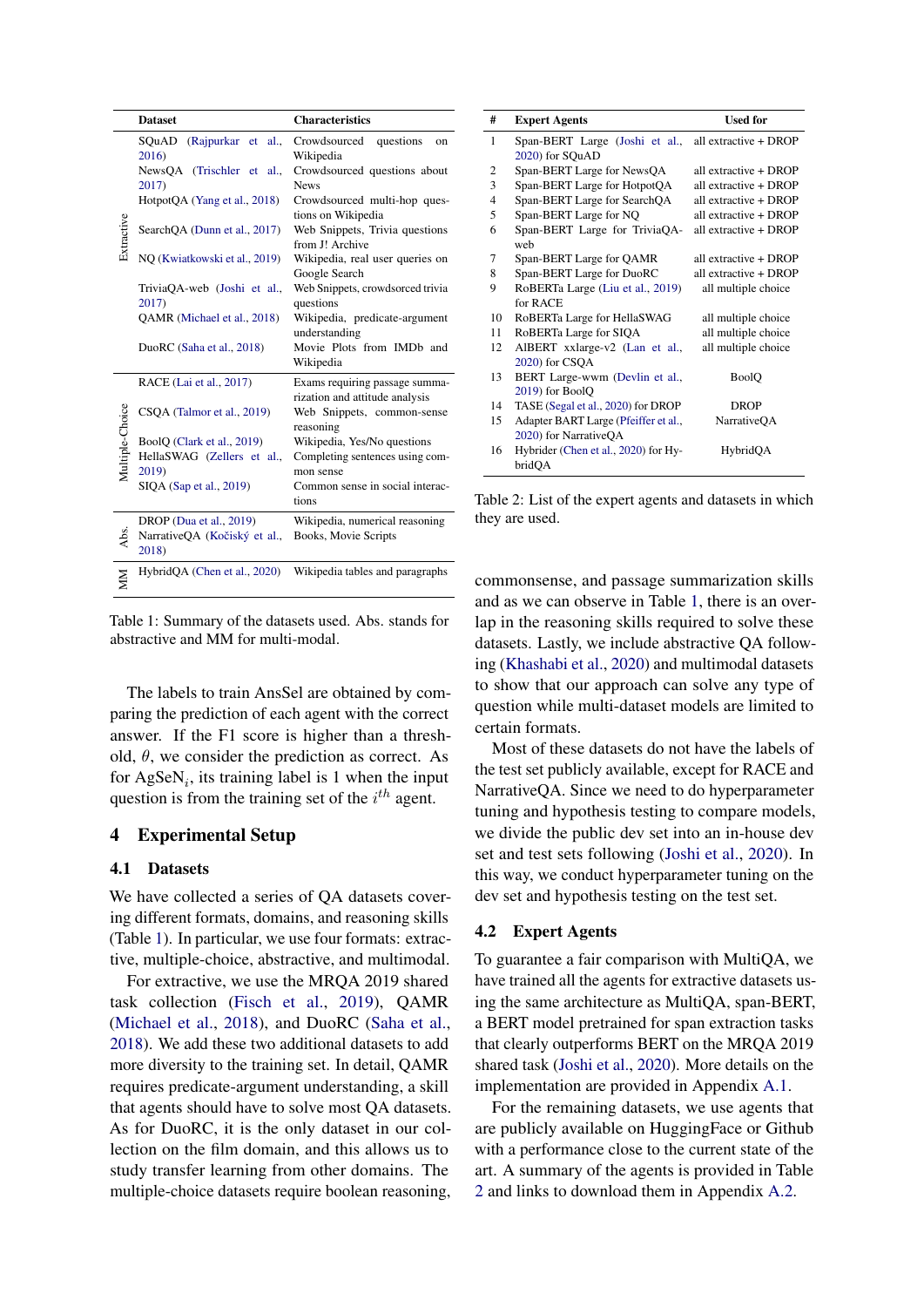<span id="page-4-1"></span>

| <b>Dataset</b> | <b>MetaQA</b>       | <b>TWEAC</b>     | Exp. Agent | <b>UnifiedQA</b> | <b>MultiQA</b>   |
|----------------|---------------------|------------------|------------|------------------|------------------|
| SQuAD          | $91.98 \pm 0.11$ †  | $89.09 \pm 0.36$ | 92.92      | 90.81            | $93.14 \pm 0.18$ |
| NewsQA         | $71.71 \pm 0.21$ †  | $66.86 \pm 0.75$ | 73.68      | 65.57            | $73.59 \pm 0.60$ |
| HotpotQA       | 79.27±0.15†         | 74.96±0.59       | 80.60      | 77.92            | $81.68 \pm 0.22$ |
| SearchQA       | 81.98±0.25†‡        | $80.41 \pm 0.22$ | 81.04      | 81.61            | $80.45 \pm 1.82$ |
| TriviaQA-web   | $80.63 \pm 0.26$ †‡ | $76.55 \pm 0.15$ | 79.34      | 72.34            | 77.76±4.15       |
| NQ             | $81.20 \pm 0.18$ †  | 78.06±0.37       | 81.97      | 75.58            | $82.57 \pm 0.30$ |
| DuoRC          | 51.24±0.20†‡        | $44.28 \pm 0.23$ | 43.77      | 34.65            | $46.99 \pm 0.15$ |
| <b>QAMR</b>    | 83.78±0.14†         | 78.77±0.48       | 84.00      | 82.70            | $84.62 \pm 0.14$ |
| <b>BoolQ</b>   | $73.14 \pm 0.23$ †  | $72.20 \pm 0.03$ | 72.17      | 81.34            | n.a.             |
| <b>CSQA</b>    | 78.66±0.19†         | $77.18 \pm 0.18$ | 78.56      | 58.43            | n.a.             |
| HellaSWAG      | $73.19 \pm 1.01$    | $77.12 \pm 0.30$ | 77.14      | 36.01            | n.a.             |
| <b>RACE</b>    | 84.71±0.05†         | $83.02 \pm 0.27$ | 84.78      | 69.65            | n.a.             |
| SIQA           | 74.17±0.64          | $75.39 \pm 0.05$ | 75.44      | 61.62            | n.a.             |
| <b>DROP</b>    | 73.04±1.98          | 74.61±0.00       | 74.61      | 42.45            | n.a.             |
| NarrativeQA    | $67.19{\pm}0.00$    | $67.19 \pm 0.00$ | 67.19      | 57.82            | n.a.             |
| HybridQA       | $50.94 \pm 0.00$    | $50.94 \pm 0.00$ | 50.94      | n.a              | n.a              |

Table 3: MetaQA (ours) and the baselines on the test set of each dataset. Best results in bold. † represents that MetaQA is statistically significant better than TWEAC. ‡ represents that MetaQA is statistically significant better than MultiQA. n.a means that the system cannot model the dataset.

## 4.3 Baselines

We compare our approach with three types of models: i) multi-agent systems, ii) multi-dataset models, and iii) expert agents. The first family is represented by our main baseline, TWEAC, a model that maps questions to agents that can solve them [\(Geigle et al.,](#page-8-3) [2021\)](#page-8-3). Our MetaQA also ascribes to this family. As for the second family of models, we use the currently most representative works, MultiQA [\(Talmor and Berant,](#page-9-1) [2019\)](#page-9-1) and UnifiedQA [\(Khashabi et al.,](#page-8-1) [2020\)](#page-8-1). MultiQA is a transformer encoder with a span-extraction layer trained on multiple extractive QA datasets. Because of this span-extraction layer, it can only solve extractive QA tasks. UnifiedQA, on the other hand, can solve any QA task that can be converted into text-to-text thanks to its architecture, an encoder-decoder transformer (i.e., extractive, abstractive, and multiplechoice). Lastly, we also compare our proposal with expert agents in each dataset, i.e., models trained on a single dataset.

## 4.4 Evaluation

We evaluate our model and the baselines using the official metrics of each dataset, i.e., macro-average F1 for extractive, accuracy for multiple-choice, and rouge-L for abstractive. In the particular case of DROP, the official metric is macro-average F1, and thus, we also use it. The reported results are the means and standard deviations of the models trained with five different seeds except for UnifiedQA, which would be too expensive to compute. We use a two-tailed T-Test to compare the models with a p-value of 0.05.

## 5 Results

In the experiments, we answer the following questions: i) is MetaQA able to combine multiple agents without undermining the performance of each one  $(\S 5.1)$ , ii) is it robust on out-of-domain scenarios? ([§5.2\)](#page-5-0), iii) how does agent collaboration work? ([§5.3\)](#page-5-1), iv) how data-efficient is MetaQA? ([§5.4\)](#page-6-0), and v) what is the effect of each module of MetaQA? ([§5.5\)](#page-7-2).

## <span id="page-4-0"></span>5.1 Overall Performance

In Table [3,](#page-4-1) we compare the performance of MetaQA with the baselines and prior works. To begin with, our proposal outperforms TWEAC in all datasets except HellaSWAG and SIQA. On average, MetaQA achieves an average performance boost of 1.8 with respect to TWEAC, and more importantly, the performance boost is greater than 4 points on HotpotQA, DuoRC, NewsQA, QAMR,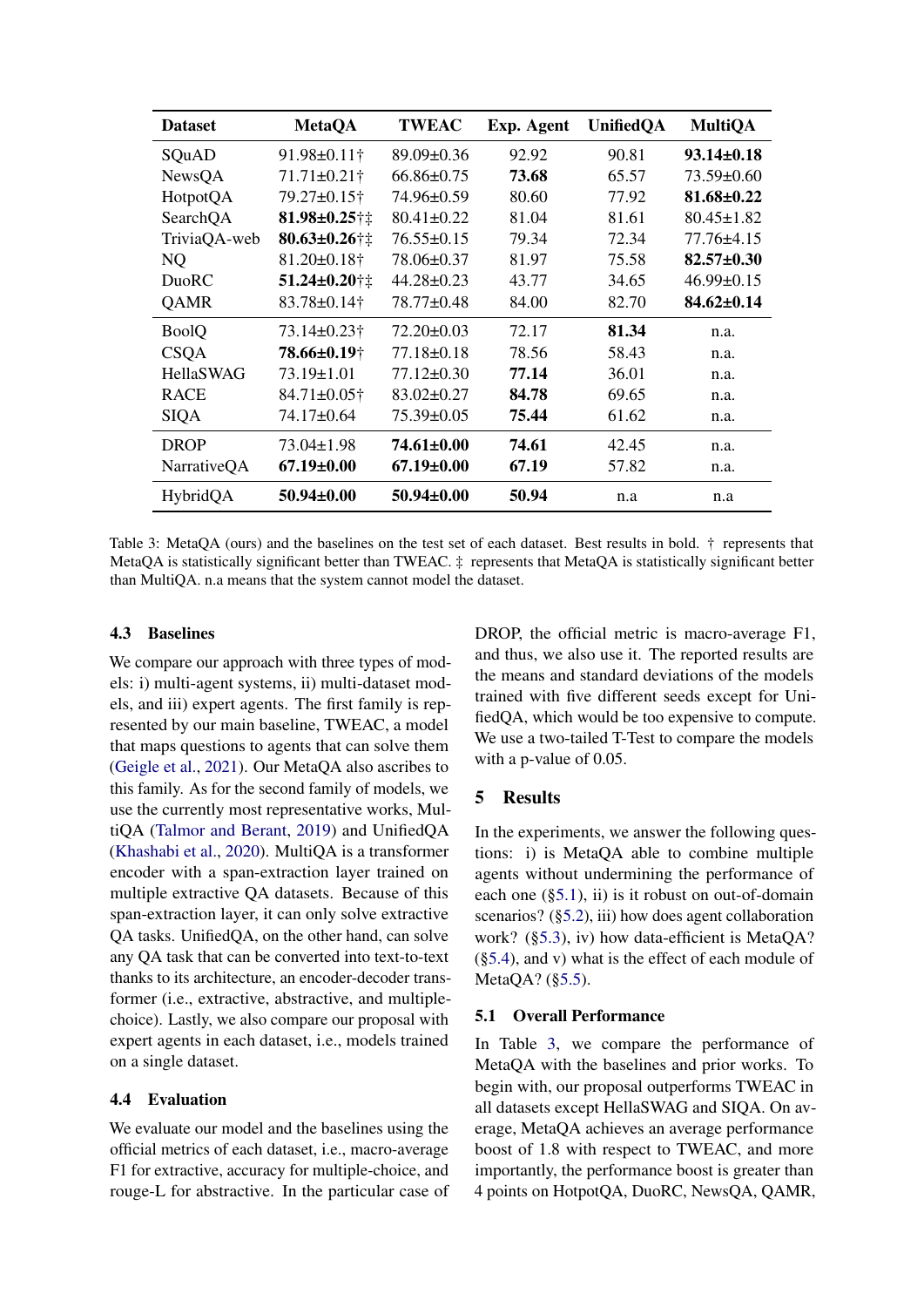<span id="page-5-2"></span>

| <b>Dataset</b> | <b>NewsOA</b> | <b>HotpotOA</b> | <b>SearchOA</b> | <b>TriviaQA</b> | NQ.   | DuoRC | <b>OAMR</b> | <b>CSOA</b> | HellaSWAG | <b>SIOA</b> | <b>DROP</b> |
|----------------|---------------|-----------------|-----------------|-----------------|-------|-------|-------------|-------------|-----------|-------------|-------------|
| MetaOA         | 71.46         | 79.37           | 81.87           | 80.65           | 81.08 | 51.01 | 83.87       | 78.40       | 72.14     | 73.90       | 74.96       |
| UnifiedOA      | 65.57         | 77.92           | 81.61           | 72.34           | 75.58 | 34.65 | 82.70       | 58.43       | 36.01     | 61.62       | 42.45       |
| OOD MetaOA     | 64.39         | 70.62           | 67.82           | 77.76           | 65.52 | 51.23 | 71.90       | 46.48       | 55.09     | 59.77       | 22.36       |
| OOD UnifiedOA  | 60.12         | 62.21           | 63.02           | 69.33           | 61.49 | 32.84 | 70.07       | 50.57       | 29.35     | 44.93       | 22.30       |

Table 4: Results of leave-one-out ablation. Out-of-domain (OOD) models are trained on all the datasets except the target dataset. Best OOD results in bold. Underlined results reflect OOD MetaQA outperforming full UnifiedQA.

and TriviaQA. Particularly, there is an astonishing 6.8 points performance boost on DuoRC. This is achieved thanks to the collaboration between the agents established by MetaQA. In more detail, while TWEAC only attempts to predict the agent trained on the domain of the input question, we aim to retrieve the best answer prediction, even if it comes from a model trained on a completely different dataset. For instance, in DuoRC, our MetaQA selects the in-domain agent only for 43% of its questions, i.e, most of the questions are assigned to agents that are not trained on DuoRC.

When comparing to UnifiedQA, we can observe the limitations of its architecture. For example, the performance in DROP is clearly far from our MetaQA. The reason for this is that while the expert agent used by MetaQA is designed for numerical reasoning, UnifiedQA does not have any mechanism to achieve this, and since it is designed as a general model for text-to-text generation, it cannot be augmented with special reasoning modules. The same phenomenon occurs in the multiple-choice datasets and in some minority domains in extractive QA (i.e., NewsQA and DuoRC). The only exception is in BoolQ, where UnifiedQA achieves the best results. However, this is because T5 [\(Raffel](#page-9-2) [et al.,](#page-9-2) [2020\)](#page-9-2), on which UnifiedQA is trained, is already one of the SOTA models, while the agent we use has lower performance and was the only publicly available model in HuggingFace's Model Hub at the time of experimentation.

Lastly, compared to our model, MultiQA achieves an average 0.24 performance increase. However, our model was trained on only 13% of its training set as later discussed in [§5.4.](#page-6-0) In addition, our proposed approach achieves a striking 4.15 points performance boost on DuoRC, a 2.73 on TriviaQA-web, and a 1.55 on SearchQA thanks to the collaboration between the agents. We also observe that MultiQA mostly outperforms the expert agents on the Wikipedia-based datasets (i.e., SQuAD, HotpotQA, NQ, and QAMR). This suggests that MultiQA benefits from the additional

Wikipedia data but struggles with other minority domains. On the other hand, our approach excels on those minority domains (i.e., SearchQA, TriviaQAweb, and DuoRC) outperforming MetaQA by an average of 2.88. This shows the successful collaboration between the agents and MetaQA's ability to adapt to new domains.

#### <span id="page-5-0"></span>5.2 Leave-One-Out Ablation

In this experiment, we analyze whether the combination of expert agents can successfully solve an out-of-domain dataset. We conduct a leave-oneout ablation test in both MetaQA and UnifiedQA. In the case of MetaQA, it is possible to *switchoff* agents without retraining the model. We just need to set to null all the predictions of the ablated agent. On the other hand, in UnifiedQA we have to retrain the model without the target dataset for each dataset. Table [4](#page-5-2) shows that the out-of-domain MetaQA outperforms UnifiedQA in all datasets except in CommonSenseQA by an average of 9.14 points. In addition, in three datasets (DuoRC, HellaSWAG, and TriviaQA-web), the ablated MetaQA even outperforms the full UnifiedQA trained on those datasets. This is another piece of evidence of the successful collaboration between agents and suggests that agent collaboration might be more suitable than transfer learning in certain situations.

#### <span id="page-5-1"></span>5.3 MetaQA Analysis

We further analyze the behavior of our proposed model by inspecting its predictions. In particular, we investigate the collaboration between the agents for DuoRC, SearchQA, and TriviaQA, where this collaboration is particularly strong.

In DuoRC, the most helpful out-of-domain (ood) agent is NewsQA with a chosen rate of 18.2% in the test set. This might be due to the question types of DuoRC and NewsQA. DuoRC's questions are crowdsourced and are predominately *who-questions* (42% of the training set as shown in Appendix [9\)](#page-12-0). NewsQA's questions are also crowdsourced and have a high proportion of *who-*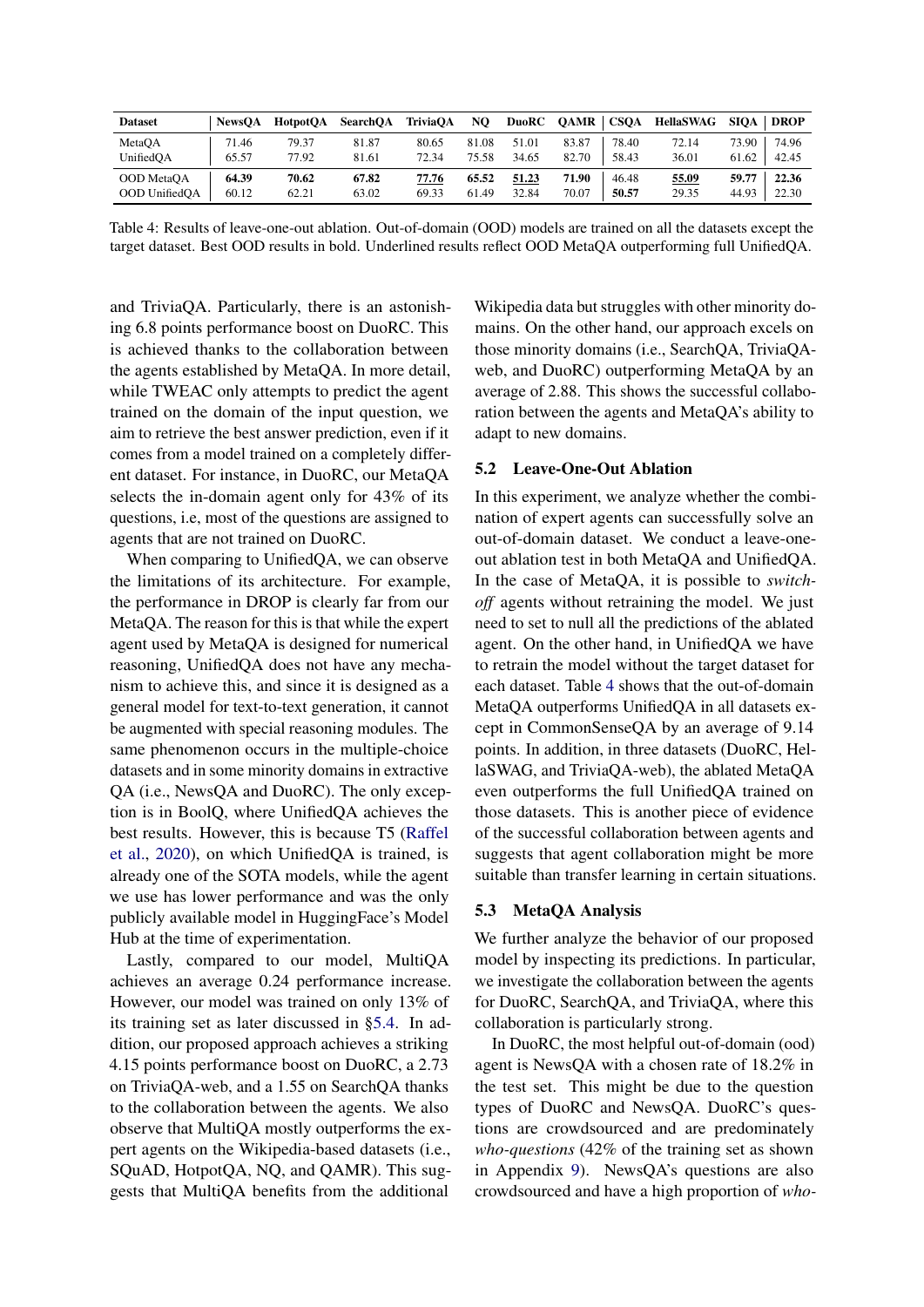<span id="page-6-1"></span>

| <b>Dataset</b> | <b>Question</b>                                                                                                  | <b>In-domain Agent</b> | <b>OOD</b> Agent                                  |
|----------------|------------------------------------------------------------------------------------------------------------------|------------------------|---------------------------------------------------|
| DuoRC          | Who does Rocky Balboa work for as Adrian<br>an enforcer?                                                         |                        | Gazzo<br>Tony<br>(NewsQA Agent)                   |
| TriviaQA-web   | Who played the character Mr Chips Timothy Carroll<br>in the 2002 TV adaptation of Good-<br>bye Mr Chips          |                        | <b>MartinClunes</b><br>(DuoRC Agent)              |
| SearchQA       | This short story, written around 1820, Legend<br>contains the line "If I can but reach<br>that bridge I am safe" |                        | Legend of Sleepy<br>(TriviaQA<br>Hollow<br>Agent) |

Table 5: Examples of questions where our MetaQA system disregard the in-domain agent due to their incorrect predictions (in red) and selects and an out-of-domain (OOD) agent that returns the right answer (in green).

*questions* (24%). The other datasets with a high amount of *who-questions* are NQ and SearchQA. However, the questions of these two are very different in style to DuoRC (i.e., real user queries and trivia from a TV show). An example of this DuoRC-NewsQA agents collaboration is shown in the first row of Table [5.](#page-6-1)

In TriviaQA-web, the second most commonly used agent is trained on DuoRC. We randomly sampled 50 QA pairs where DuoRC is the selected agent and returns the right answer. In 20% of the cases, the question was about a movie or book plot, which indicates that our MetaQA successfully recognizes that this ood agent is able to respond to this type of question. An example of this collaboration is shown in the second row in Table [5.](#page-6-1)

In SearchQA, the most helpful ood agent is TriviaQA (5% chosen rate). This might be due to their similarities (Table [1\)](#page-3-0). Within the pool of instances where the in-domain agent fails and the TriviaQA agent provides the right answer, we randomly analyzed 50 instances and discovered that in 84% of the cases, the in-domain agent returns a partially correct answer (i.e., it fails to identify the exact answer boundaries), and in those cases, the ood agent was able to identify the correct answer boundaries. This is another example of the successful agent collaboration achieved by our MetaQA. Even though the in-domain agent almost have the correct answer, MetaQA selects an ood agent that gives a better answer as shown in the last row on Table [5.](#page-6-1)

The main limitation of our approach is that when no agent has a correct answer, MetaQA would return an incorrect answer. Table [6](#page-6-2) describes how often this scenario occurs. In extractive datasets, without the outliers (i.e., SQuAD and DuoRC), we observe this to be 18% on average per dataset. This

percentage drops to 8.35% in the multiple choice datasets (without BoolQ, another outlier). As for NarrativeQA and HybridQA, since we only use one agent for each of them and these agents have a relatively low performance, there is a large number of unsolvable questions.

<span id="page-6-2"></span>

| <b>Dataset</b>     | % Unsolvable |
|--------------------|--------------|
| SOuAD              | 3.92         |
| NewsOA             | 26.88        |
| HotpotQA           | 19.93        |
| SearchOA           | 13.97        |
| NO                 | 19.15        |
| TriviaOA-web       | 12.25        |
| OAMR               | 15.81        |
| DuoRC              | 47.41        |
| <b>BoolO</b>       | 1.47         |
| SIOA               | 8.90         |
| <b>HellaSWAG</b>   | 8.90         |
| CSOA               | 9.00         |
| <b>RACE</b>        | 6.61         |
| <b>DROP</b>        | 21.77        |
| <b>NarrativeOA</b> | 55.71        |
| HybridOA           | 56.09        |

Table 6: Percentage of unsolvable questions for our MetaQA with the selected agents, i.e., none of the agents can give a correct answer.

## <span id="page-6-0"></span>5.4 Efficiency of MetaQA

We trained MetaQA with bins of QA instances for each dataset and observe that the training converges with only 10K instances/per dataset (i.e., 160K instances including all datasets). This is only 16% of the data needed to train UnifiedQA (900K instances excluding HybridQA) and 13% of the data needed to train MetaQA (600K of extractive QA instances). The reason for this large saving is that MetaQA only has to learn how to match questions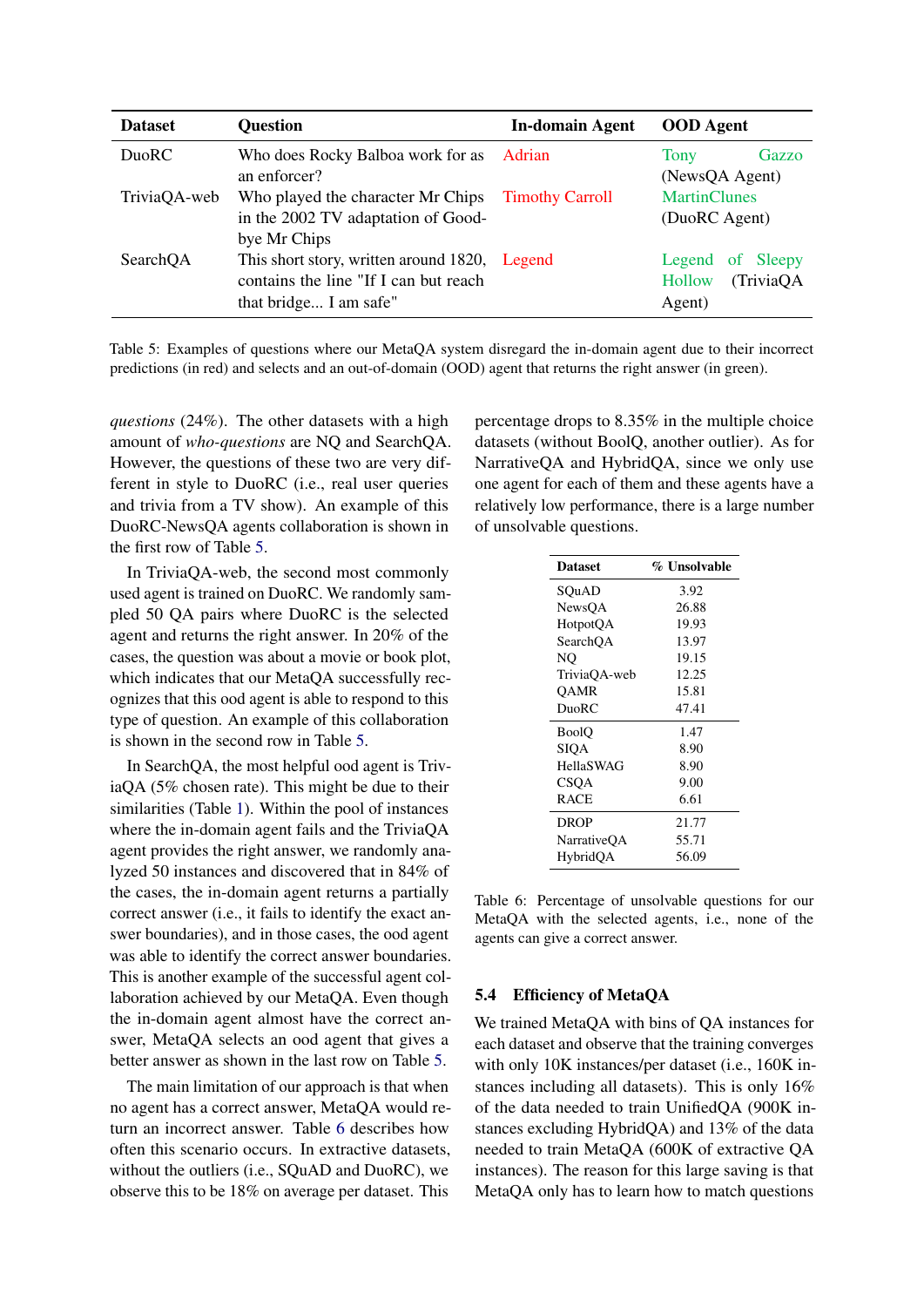with answers because it reuses publicly available agents. On the other hand, multi-dataset models need to learn how to solve questions (i.e., language understanding, reasoning skills, etc), a much more complex task.

As for inference time, if all the agents fit on memory[2](#page-7-3) , then multi-datasets models and our MetaQA would have comparable running times. For example, compared to MultiQA, since our extractive agents use the same architecture as MultiQA, running the agents would take the same amount of time as running MultiQA. Then, we would need to select the answer. However, our MetaQA only takes 0.05s/question to select the best candidate answer. This makes it fast enough to not be noticeable by the users. On the other hand, if the agents do not fit in memory at the same time, it would be needed to run them sequentially. Yet, this might not be a problem because it is possible to predict in advance which agents are more likely to give a correct answer to a given question [\(Geigle et al.,](#page-8-3) [2021;](#page-8-3) [Garg and Moschitti,](#page-8-16) [2021\)](#page-8-16), which we leave as future work. This would allow us to skip some agents at run-time and improve the running time dramatically in low-memory scenarios.

#### <span id="page-7-2"></span>5.5 Ablation Study

Lastly, we quantitatively measure the impact of each feature of MetaQA on its overall performance. The first row of Table [7](#page-7-4) shows that removing the loss of the Agent Selection Network (AgSeN) hurts the performance of MetaQA. This manifests that our intuition of considering in-domain agents without falling into the *argumentum ad verecundiam* fallacy is correct. Lastly, the second row shows that the confidence embeddings provide key information to MetaQA to select an answer. For instance, an in-domain agent could have a prediction with low confidence because it does not know the answer while an out-of-domain agent could have the correct answer and be certain about it.

<span id="page-7-4"></span>

| Model           | Avg. Downgrade |
|-----------------|----------------|
| Full model      |                |
| $-\ell_{AgSeN}$ | $-0.45$        |
| $-$ Conf. Emb.  | $-0.46$        |

Table 7: Average performance loss across all datasets of each ablated model compared to the full model.

## 6 Conclusion

In this work, we propose a new system to combine expert agents for question answering (QA) called MetaQA. It considers questions, answer predictions, and confidence scores from the agents to select the best answer to a question. Through quantitative experiments, we show that our model avoids the limitations of multi-dataset models and outperforms the baselines in both in-domain and out-of-domain scenarios thanks to the agent collaboration established by MetaQA. Additionally, since MetaQA learns how to match questions with answers instead of end-to-end QA, it is higly dataefficient to train.

We leave as future work: i) combining partially correct answer predictions to generate a better answer, ii) adding new agents without retraining the whole MetaQA by fixing most of the weights and only training the weights of the Agent Selection Network, and iii) identifying *a priori* agents that are likely to give an incorrect answer to skip them at run-time.

## Acknowledgements

This work has been supported by the German Research Foundation (DFG) as part of the project UKP-SQuARE with the number GU 798/29-1.

We thank Leonardo Ribeiro, Tim Baumgärtner, Rachneet Sachdeva, Soumya Sarkar, and Neha Warikoo for their insightful feedback and suggestions on a draft of this paper. We also thank Hannah Sterz for creating Adapter BART for NarrativeQA.

### References

<span id="page-7-1"></span>Wenhu Chen, Hanwen Zha, Zhiyu Chen, Wenhan Xiong, Hong Wang, and William Yang Wang. 2020. [HybridQA: A dataset of multi-hop question answer](https://doi.org/10.18653/v1/2020.findings-emnlp.91)[ing over tabular and textual data.](https://doi.org/10.18653/v1/2020.findings-emnlp.91) In *Findings of the Association for Computational Linguistics: EMNLP 2020*, pages 1026–1036, Online. Association for Computational Linguistics.

<span id="page-7-3"></span><sup>&</sup>lt;sup>2</sup>In our hardware and with our experimental setup, all agents and MetaQA fit on our GPU memory.

<span id="page-7-0"></span>Christopher Clark, Kenton Lee, Ming-Wei Chang, Tom Kwiatkowski, Michael Collins, and Kristina Toutanova. 2019. [BoolQ: Exploring the surprising](https://doi.org/10.18653/v1/N19-1300) [difficulty of natural yes/no questions.](https://doi.org/10.18653/v1/N19-1300) In *Proceedings of the 2019 Conference of the North American Chapter of the Association for Computational Linguistics: Human Language Technologies, Volume 1 (Long and Short Papers)*, pages 2924–2936, Minneapolis, Minnesota. Association for Computational Linguistics.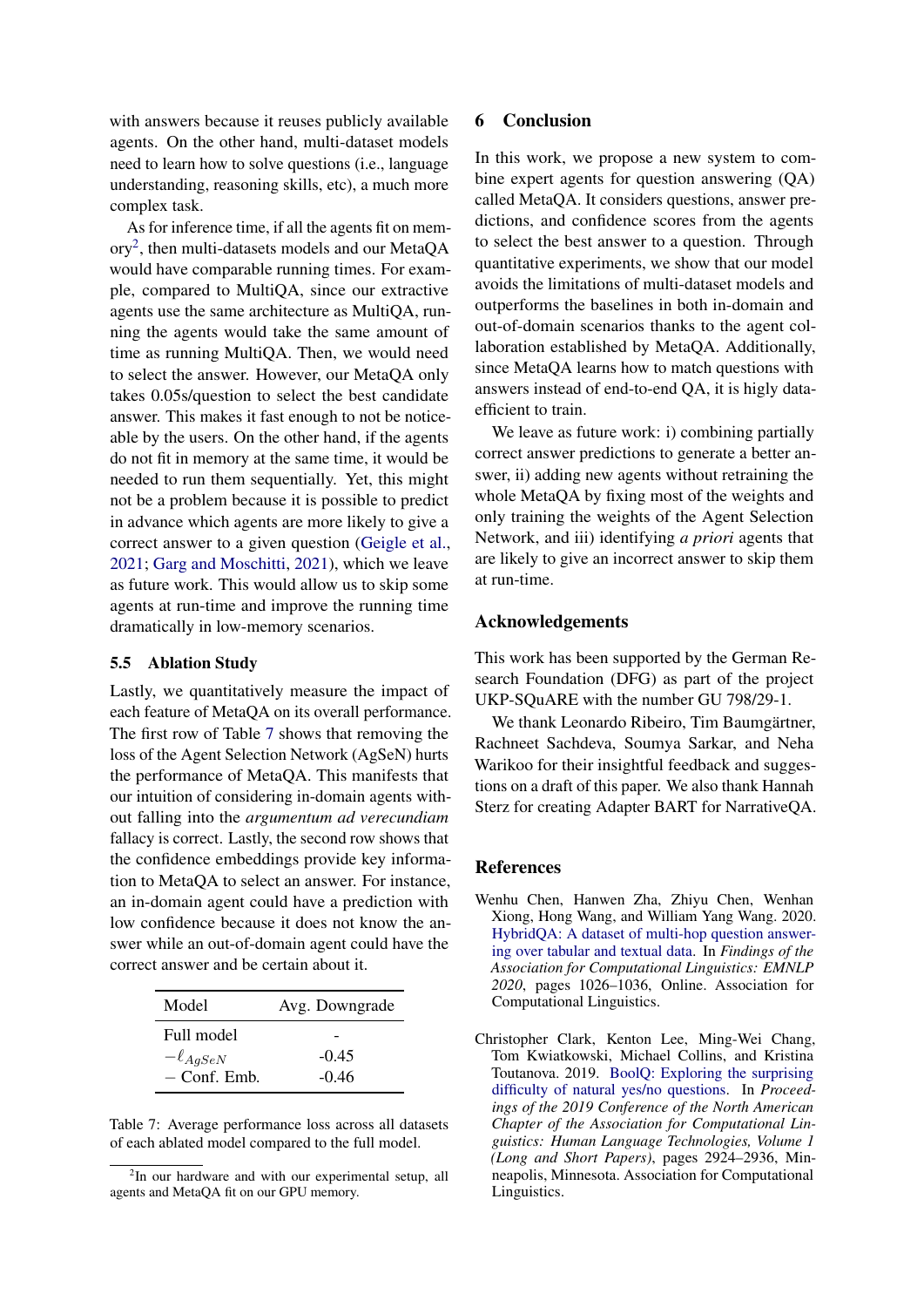- <span id="page-8-15"></span>Jacob Devlin, Ming-Wei Chang, Kenton Lee, and Kristina Toutanova. 2019. [BERT: Pre-training of](https://doi.org/10.18653/v1/N19-1423) [deep bidirectional transformers for language under](https://doi.org/10.18653/v1/N19-1423)[standing.](https://doi.org/10.18653/v1/N19-1423) In *Proceedings of the 2019 Conference of the North American Chapter of the Association for Computational Linguistics: Human Language Technologies, Volume 1 (Long and Short Papers)*, pages 4171–4186, Minneapolis, Minnesota. Association for Computational Linguistics.
- <span id="page-8-11"></span>Dheeru Dua, Yizhong Wang, Pradeep Dasigi, Gabriel Stanovsky, Sameer Singh, and Matt Gardner. 2019. [DROP: A reading comprehension benchmark requir](https://doi.org/10.18653/v1/N19-1246)[ing discrete reasoning over paragraphs.](https://doi.org/10.18653/v1/N19-1246) In *Proceedings of the 2019 Conference of the North American Chapter of the Association for Computational Linguistics: Human Language Technologies, Volume 1 (Long and Short Papers)*, pages 2368–2378, Minneapolis, Minnesota. Association for Computational Linguistics.
- <span id="page-8-7"></span>Matthew Dunn, Levent Sagun, Mike Higgins, V Ugur Guney, Volkan Cirik, and Kyunghyun Cho. 2017. Searchqa: A new q&a dataset augmented with context from a search engine. *arXiv preprint arXiv:1704.05179*.
- <span id="page-8-0"></span>Daria Dzendzik, Jennifer Foster, and Carl Vogel. 2021. [English machine reading comprehension datasets: A](https://aclanthology.org/2021.emnlp-main.693) [survey.](https://aclanthology.org/2021.emnlp-main.693) In *Proceedings of the 2021 Conference on Empirical Methods in Natural Language Processing*, pages 8784–8804, Online and Punta Cana, Dominican Republic. Association for Computational Linguistics.
- <span id="page-8-2"></span>Adam Fisch, Alon Talmor, Robin Jia, Minjoon Seo, Eunsol Choi, and Danqi Chen. 2019. [MRQA 2019](https://doi.org/10.18653/v1/D19-5801) [shared task: Evaluating generalization in reading](https://doi.org/10.18653/v1/D19-5801) [comprehension.](https://doi.org/10.18653/v1/D19-5801) In *Proceedings of the 2nd Workshop on Machine Reading for Question Answering*, pages 1–13, Hong Kong, China. Association for Computational Linguistics.
- <span id="page-8-5"></span>Dan Friedman, Ben Dodge, and Danqi Chen. 2021. [Single-dataset experts for multi-dataset question an](https://aclanthology.org/2021.emnlp-main.495)[swering.](https://aclanthology.org/2021.emnlp-main.495) In *Proceedings of the 2021 Conference on Empirical Methods in Natural Language Processing*, pages 6128–6137, Online and Punta Cana, Dominican Republic. Association for Computational Linguistics.
- <span id="page-8-16"></span>Siddhant Garg and Alessandro Moschitti. 2021. [Will](https://aclanthology.org/2021.emnlp-main.583) [this question be answered? question filtering via](https://aclanthology.org/2021.emnlp-main.583) [answer model distillation for efficient question an](https://aclanthology.org/2021.emnlp-main.583)[swering.](https://aclanthology.org/2021.emnlp-main.583) In *Proceedings of the 2021 Conference on Empirical Methods in Natural Language Processing*, pages 7329–7346, Online and Punta Cana, Dominican Republic. Association for Computational Linguistics.
- <span id="page-8-3"></span>Gregor Geigle, Nils Reimers, Andreas Rücklé, and Iryna Gurevych. 2021. [Tweac: Transformer with](http://arxiv.org/abs/2104.07081) [extendable qa agent classifiers.](http://arxiv.org/abs/2104.07081) *arXiv preprint*, abs/2104.07081.
- <span id="page-8-6"></span>Neil Houlsby, Andrei Giurgiu, Stanislaw Jastrzebski, Bruna Morrone, Quentin De Laroussilhe, Andrea Gesmundo, Mona Attariyan, and Sylvain Gelly. 2019. Parameter-efficient transfer learning for nlp. In *International Conference on Machine Learning*, pages 2790–2799. PMLR.
- <span id="page-8-4"></span>Robert A Jacobs, Michael I Jordan, Steven J Nowlan, and Geoffrey E Hinton. 1991. Adaptive mixtures of local experts. *Neural Computation*, 3(1):79–87.
- <span id="page-8-13"></span>Mandar Joshi, Danqi Chen, Yinhan Liu, Daniel S. Weld, Luke Zettlemoyer, and Omer Levy. 2020. [SpanBERT: Improving pre-training by representing](https://doi.org/10.1162/tacl_a_00300) [and predicting spans.](https://doi.org/10.1162/tacl_a_00300) *Transactions of the Association for Computational Linguistics*, 8:64–77.
- <span id="page-8-9"></span>Mandar Joshi, Eunsol Choi, Daniel Weld, and Luke Zettlemoyer. 2017. [TriviaQA: A large scale dis](https://doi.org/10.18653/v1/P17-1147)[tantly supervised challenge dataset for reading com](https://doi.org/10.18653/v1/P17-1147)[prehension.](https://doi.org/10.18653/v1/P17-1147) In *Proceedings of the 55th Annual Meeting of the Association for Computational Linguistics (Volume 1: Long Papers)*, pages 1601–1611, Vancouver, Canada. Association for Computational Linguistics.
- <span id="page-8-1"></span>Daniel Khashabi, Sewon Min, Tushar Khot, Ashish Sabharwal, Oyvind Tafjord, Peter Clark, and Hannaneh Hajishirzi. 2020. [UNIFIEDQA: Crossing for](https://doi.org/10.18653/v1/2020.findings-emnlp.171)[mat boundaries with a single QA system.](https://doi.org/10.18653/v1/2020.findings-emnlp.171) In *Findings of the Association for Computational Linguistics: EMNLP 2020*, pages 1896–1907, Online. Association for Computational Linguistics.
- <span id="page-8-12"></span>Tomáš Kočiský, Jonathan Schwarz, Phil Blunsom, Chris Dyer, Karl Moritz Hermann, Gábor Melis, and Edward Grefenstette. 2018. [The NarrativeQA read](https://doi.org/10.1162/tacl_a_00023)[ing comprehension challenge.](https://doi.org/10.1162/tacl_a_00023) *Transactions of the Association for Computational Linguistics*, 6:317– 328.
- <span id="page-8-8"></span>Tom Kwiatkowski, Jennimaria Palomaki, Olivia Redfield, Michael Collins, Ankur Parikh, Chris Alberti, Danielle Epstein, Illia Polosukhin, Jacob Devlin, Kenton Lee, Kristina Toutanova, Llion Jones, Matthew Kelcey, Ming-Wei Chang, Andrew M. Dai, Jakob Uszkoreit, Quoc Le, and Slav Petrov. 2019. [Natural questions: A benchmark for question an](https://doi.org/10.1162/tacl_a_00276)[swering research.](https://doi.org/10.1162/tacl_a_00276) *Transactions of the Association for Computational Linguistics*, 7:452–466.
- <span id="page-8-10"></span>Guokun Lai, Qizhe Xie, Hanxiao Liu, Yiming Yang, and Eduard Hovy. 2017. [RACE: Large-scale ReAd](https://doi.org/10.18653/v1/D17-1082)[ing comprehension dataset from examinations.](https://doi.org/10.18653/v1/D17-1082) In *Proceedings of the 2017 Conference on Empirical Methods in Natural Language Processing*, pages 785–794, Copenhagen, Denmark. Association for Computational Linguistics.
- <span id="page-8-14"></span>Zhenzhong Lan, Mingda Chen, Sebastian Goodman, Kevin Gimpel, Piyush Sharma, and Radu Soricut. 2020. [Albert: A lite bert for self-supervised learning](https://openreview.net/forum?id=H1eA7AEtvS) [of language representations.](https://openreview.net/forum?id=H1eA7AEtvS) In *International Conference on Learning Representations*.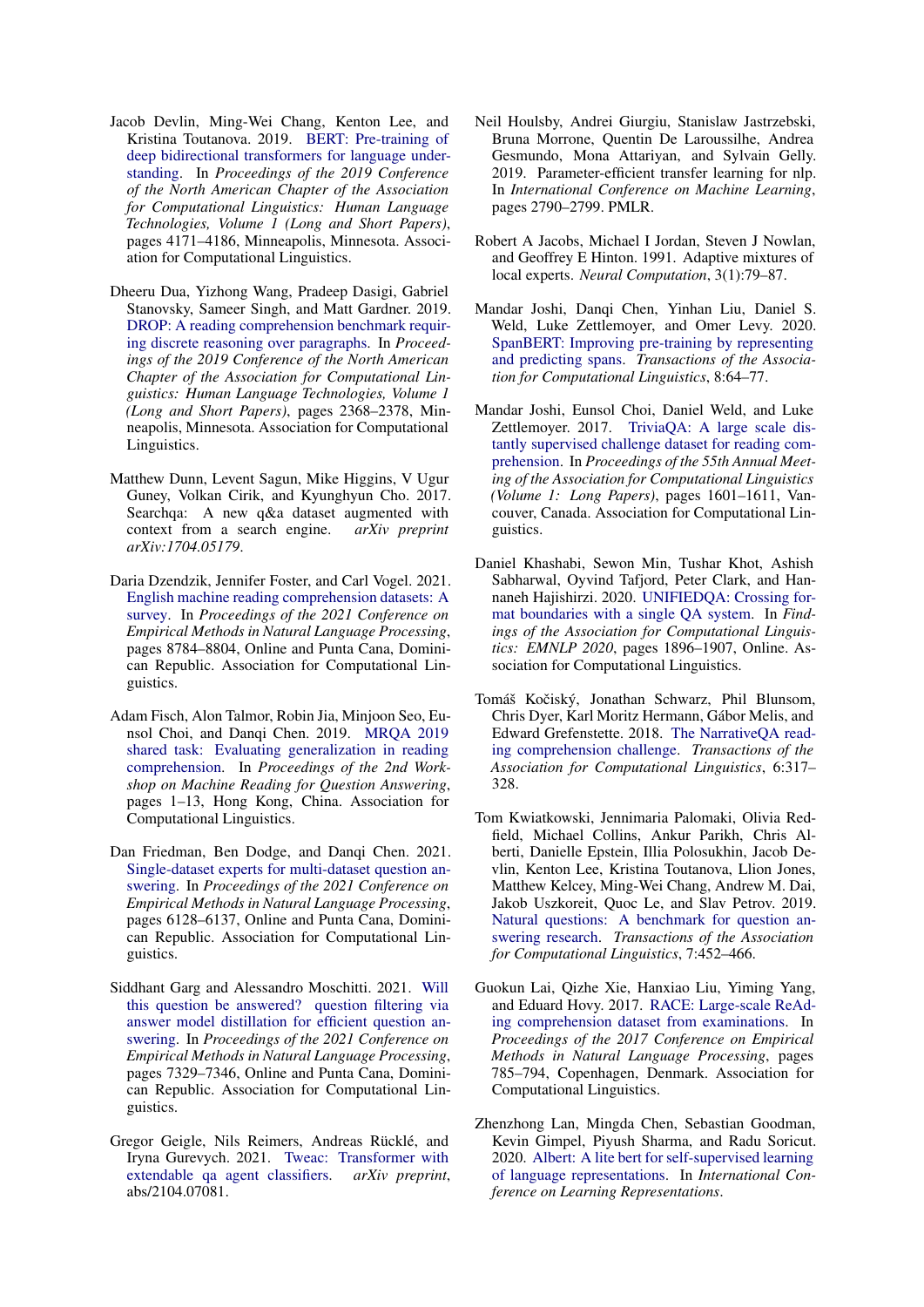- <span id="page-9-11"></span>Yinhan Liu, Myle Ott, Naman Goyal, Jingfei Du, Mandar Joshi, Danqi Chen, Omer Levy, Mike Lewis, Luke Zettlemoyer, and Veselin Stoyanov. 2019. Roberta: A robustly optimized bert pretraining approach. *arXiv preprint arXiv:1907.11692*.
- <span id="page-9-7"></span>Julian Michael, Gabriel Stanovsky, Luheng He, Ido Dagan, and Luke Zettlemoyer. 2018. [Crowdsourcing](https://doi.org/10.18653/v1/N18-2089) [question-answer meaning representations.](https://doi.org/10.18653/v1/N18-2089) In *Proceedings of the 2018 Conference of the North American Chapter of the Association for Computational Linguistics: Human Language Technologies, Volume 2 (Short Papers)*, pages 560–568, New Orleans, Louisiana. Association for Computational Linguistics.
- <span id="page-9-14"></span>Adam Paszke, Sam Gross, Francisco Massa, Adam Lerer, James Bradbury, Gregory Chanan, Trevor Killeen, Zeming Lin, Natalia Gimelshein, Luca Antiga, Alban Desmaison, Andreas Kopf, Edward Yang, Zachary DeVito, Martin Raison, Alykhan Tejani, Sasank Chilamkurthy, Benoit Steiner, Lu Fang, Junjie Bai, and Soumith Chintala. 2019. [Py](http://papers.neurips.cc/paper/9015-pytorch-an-imperative-style-high-performance-deep-learning-library.pdf)[torch: An imperative style, high-performance deep](http://papers.neurips.cc/paper/9015-pytorch-an-imperative-style-high-performance-deep-learning-library.pdf) [learning library.](http://papers.neurips.cc/paper/9015-pytorch-an-imperative-style-high-performance-deep-learning-library.pdf) In H. Wallach, H. Larochelle, A. Beygelzimer, F. d'Alché-Buc, E. Fox, and R. Garnett, editors, *Advances in Neural Information Processing Systems 32*, pages 8024–8035. Curran Associates, Inc.
- <span id="page-9-13"></span>Jonas Pfeiffer, Andreas Rücklé, Clifton Poth, Aishwarya Kamath, Ivan Vulic, Sebastian Ruder, ´ Kyunghyun Cho, and Iryna Gurevych. 2020. [AdapterHub: A framework for adapting transform](https://doi.org/10.18653/v1/2020.emnlp-demos.7)[ers.](https://doi.org/10.18653/v1/2020.emnlp-demos.7) In *Proceedings of the 2020 Conference on Empirical Methods in Natural Language Processing: System Demonstrations*, pages 46–54, Online. Association for Computational Linguistics.
- <span id="page-9-2"></span>Colin Raffel, Noam Shazeer, Adam Roberts, Katherine Lee, Sharan Narang, Michael Matena, Yanqi Zhou, Wei Li, and Peter J. Liu. 2020. [Exploring](http://jmlr.org/papers/v21/20-074.html) [the limits of transfer learning with a unified text-to](http://jmlr.org/papers/v21/20-074.html)[text transformer.](http://jmlr.org/papers/v21/20-074.html) *Journal of Machine Learning Research*, 21(140):1–67.
- <span id="page-9-4"></span>Pranav Rajpurkar, Jian Zhang, Konstantin Lopyrev, and Percy Liang. 2016. [SQuAD: 100,000+ questions for](https://doi.org/10.18653/v1/D16-1264) [machine comprehension of text.](https://doi.org/10.18653/v1/D16-1264) In *Proceedings of the 2016 Conference on Empirical Methods in Natural Language Processing*, pages 2383–2392, Austin, Texas. Association for Computational Linguistics.
- <span id="page-9-0"></span>Anna Rogers, Matt Gardner, and Isabelle Augenstein. 2021. Qa dataset explosion: A taxonomy of nlp resources for question answering and reading comprehension. *arXiv preprint arXiv:2107.12708*.
- <span id="page-9-8"></span>Amrita Saha, Rahul Aralikatte, Mitesh M. Khapra, and Karthik Sankaranarayanan. 2018. [DuoRC: Towards](https://doi.org/10.18653/v1/P18-1156) [complex language understanding with paraphrased](https://doi.org/10.18653/v1/P18-1156) [reading comprehension.](https://doi.org/10.18653/v1/P18-1156) In *Proceedings of the 56th Annual Meeting of the Association for Computational Linguistics (Volume 1: Long Papers)*, pages 1683–1693, Melbourne, Australia. Association for Computational Linguistics.
- <span id="page-9-10"></span>Maarten Sap, Hannah Rashkin, Derek Chen, Ronan Le Bras, and Yejin Choi. 2019. [Social IQa: Com](https://doi.org/10.18653/v1/D19-1454)[monsense reasoning about social interactions.](https://doi.org/10.18653/v1/D19-1454) In *Proceedings of the 2019 Conference on Empirical Methods in Natural Language Processing and the 9th International Joint Conference on Natural Language Processing (EMNLP-IJCNLP)*, pages 4463– 4473, Hong Kong, China. Association for Computational Linguistics.
- <span id="page-9-12"></span>Elad Segal, Avia Efrat, Mor Shoham, Amir Globerson, and Jonathan Berant. 2020. [A simple and effec](https://doi.org/10.18653/v1/2020.emnlp-main.248)[tive model for answering multi-span questions.](https://doi.org/10.18653/v1/2020.emnlp-main.248) In *Proceedings of the 2020 Conference on Empirical Methods in Natural Language Processing (EMNLP)*, pages 3074–3080, Online. Association for Computational Linguistics.
- <span id="page-9-1"></span>Alon Talmor and Jonathan Berant. 2019. [MultiQA: An](https://doi.org/10.18653/v1/P19-1485) [empirical investigation of generalization and trans](https://doi.org/10.18653/v1/P19-1485)[fer in reading comprehension.](https://doi.org/10.18653/v1/P19-1485) In *Proceedings of the 57th Annual Meeting of the Association for Computational Linguistics*, pages 4911–4921, Florence, Italy. Association for Computational Linguistics.
- <span id="page-9-9"></span>Alon Talmor, Jonathan Herzig, Nicholas Lourie, and Jonathan Berant. 2019. [CommonsenseQA: A ques](https://doi.org/10.18653/v1/N19-1421)[tion answering challenge targeting commonsense](https://doi.org/10.18653/v1/N19-1421) [knowledge.](https://doi.org/10.18653/v1/N19-1421) In *Proceedings of the 2019 Conference of the North American Chapter of the Association for Computational Linguistics: Human Language Technologies, Volume 1 (Long and Short Papers)*, pages 4149–4158, Minneapolis, Minnesota. Association for Computational Linguistics.
- <span id="page-9-5"></span>Adam Trischler, Tong Wang, Xingdi Yuan, Justin Harris, Alessandro Sordoni, Philip Bachman, and Kaheer Suleman. 2017. [NewsQA: A machine compre](https://doi.org/10.18653/v1/W17-2623)[hension dataset.](https://doi.org/10.18653/v1/W17-2623) In *Proceedings of the 2nd Workshop on Representation Learning for NLP*, pages 191–200, Vancouver, Canada. Association for Computational Linguistics.
- <span id="page-9-3"></span>Ashish Vaswani, Noam Shazeer, Niki Parmar, Jakob Uszkoreit, Llion Jones, Aidan N Gomez, Łukasz Kaiser, and Illia Polosukhin. 2017. Attention is all you need. In *Advances in neural information processing systems*, pages 5998–6008.
- <span id="page-9-15"></span>Thomas Wolf, Lysandre Debut, Victor Sanh, Julien Chaumond, Clement Delangue, Anthony Moi, Pierric Cistac, Tim Rault, Remi Louf, Morgan Funtowicz, Joe Davison, Sam Shleifer, Patrick von Platen, Clara Ma, Yacine Jernite, Julien Plu, Canwen Xu, Teven Le Scao, Sylvain Gugger, Mariama Drame, Quentin Lhoest, and Alexander Rush. 2020. [Trans](https://doi.org/10.18653/v1/2020.emnlp-demos.6)[formers: State-of-the-art natural language process](https://doi.org/10.18653/v1/2020.emnlp-demos.6)[ing.](https://doi.org/10.18653/v1/2020.emnlp-demos.6) In *Proceedings of the 2020 Conference on Empirical Methods in Natural Language Processing: System Demonstrations*, pages 38–45, Online. Association for Computational Linguistics.
- <span id="page-9-6"></span>Zhilin Yang, Peng Qi, Saizheng Zhang, Yoshua Bengio, William Cohen, Ruslan Salakhutdinov, and Christopher D. Manning. 2018. [HotpotQA: A dataset](https://doi.org/10.18653/v1/D18-1259)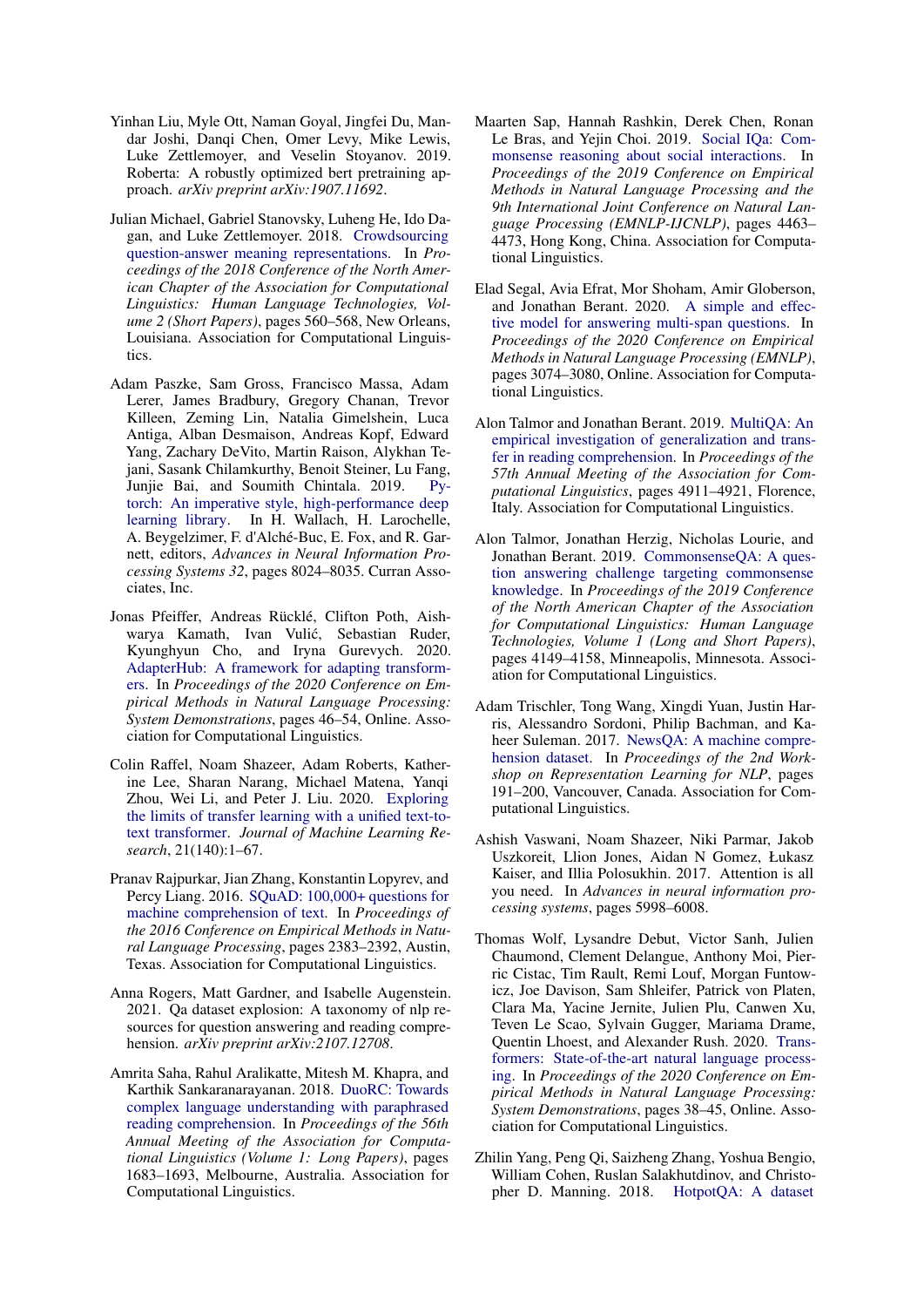[for diverse, explainable multi-hop question answer](https://doi.org/10.18653/v1/D18-1259)[ing.](https://doi.org/10.18653/v1/D18-1259) In *Proceedings of the 2018 Conference on Empirical Methods in Natural Language Processing*, pages 2369–2380, Brussels, Belgium. Association for Computational Linguistics.

<span id="page-10-0"></span>Rowan Zellers, Ari Holtzman, Yonatan Bisk, Ali Farhadi, and Yejin Choi. 2019. [HellaSwag: Can](https://doi.org/10.18653/v1/P19-1472) [a machine really finish your sentence?](https://doi.org/10.18653/v1/P19-1472) *ceedings of the 57th Annual Meeting of the Association for Computational Linguistics*, pages 4791– 4800, Florence, Italy. Association for Computational Linguistics.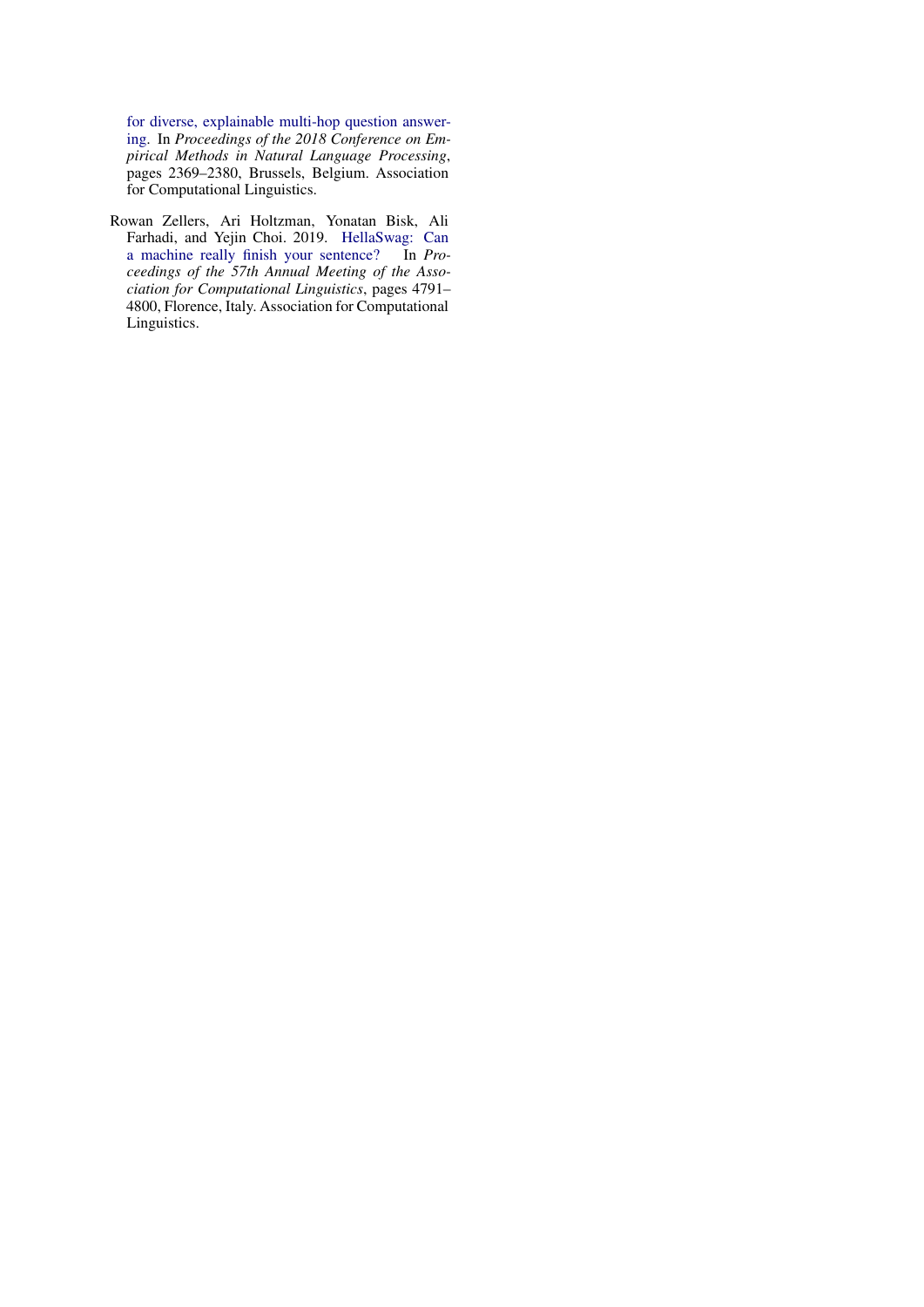## A Appendix

## <span id="page-11-0"></span>A.1 Implementation

Our model was implemented using PyTorch [\(Paszke et al.,](#page-9-14) [2019\)](#page-9-14) and HuggingFace's Transformers library [\(Wolf et al.,](#page-9-15) [2020\)](#page-9-15) with an Nvidia A100 and 16GB RAM. Both MetaQA and MultiQA were implemented using Span-BERT large (335M parameters) while UnifiedQA uses T5-base (220M parameters, the closest to the 335M of our MetaQA). The score embedder for MetaQA is implemented as a linear layer with an input size of 1 and output size of 1024 (i.e., the hidden size of Span-BERT Large).  $\alpha_1$  and  $\alpha_2$  in Eq. [3](#page-2-2) are set to 0.5 and 1 respectively. The Agent Selection Networks are implemented as a linear layer with an input size of 1024 and an output size of 1. Lastly, the Answer Selection Network (AnsSel) is also implemented as a linear layer with an input size of *number-ofagents*  $\times$  1025 (Span-BERT's hidden size + 1 from the output of the agent selection network). The threshold  $\theta$  to determine whether a candidate answer is correct or not to create the labels to train AnsSel is set to 0.7.

MetaQA was trained for one epoch using a batch size of six, a weight decay of 0.01, a learning rate of 5e-5, and 500 warmup steps.

All the extractive agents and MultiQA were trained using the same architecture, Span-BERT large, for two epochs, and with the same hyperparameters: batch size of 16, learning rate of 3e-5, max length of 512, and doc stride of 128.

Lastly, UnifiedQA was trained for two epochs using a batch size of four, a learning rate of 5e-5, a weight decay of 0.01, and was evaluated on the dev set every 100K steps.

Any other parameter used the default value in HuggingFace's Transformers library. Each model was trained five times with different random seeds to do hypothesis testing except for UnifiedQA, which would be too expensive to compute.

## <span id="page-11-1"></span>A.2 Expert Agents

Table [8](#page-11-2) provides the links to download the expert agents used in this work.

## A.3 Adding New Agents

Augmenting MetaQA with a new agent only requires adding one more AgSeN network and increasing the output space of the AnsSel network. Thus, it requires retraining the whole architecture (including the Transformer encoder). However, as

<span id="page-11-2"></span>

| #              | <b>Expert Agents</b>                                          | Link                                                                          |
|----------------|---------------------------------------------------------------|-------------------------------------------------------------------------------|
| 1              | Span-BERT Large (Joshi et al.,<br>2020) for SQuAD             | in-house trained                                                              |
| $\overline{c}$ | Span-BERT<br>for<br>Large<br>NewsQA                           | in-house trained                                                              |
| 3              | Span-BERT Large for Hot- in-house trained<br>potQA            |                                                                               |
| 4              | Span-BERT<br>for<br>Large<br>SearchQA                         | in-house trained                                                              |
| 5              | Span-BERT Large for NQ                                        | in-house trained                                                              |
| 6              | Span-BERT<br>for<br>Large<br>TriviaQA-web                     | in-house trained                                                              |
| 7              | Span-BERT Large for QAMR                                      | in-house trained                                                              |
| 8              | Span-BERT Large for DuoRC                                     | in-house trained                                                              |
| 9              | RoBERTa Large (Liu et al.,                                    | https://huggingface.co/LIAMF-                                                 |
|                | 2019) for RACE                                                | USP/roberta-large-finetuned-<br>race                                          |
| 10             | RoBERTa Large<br>for Hel-<br><b>laSWAG</b>                    | https://huggingface.co/prajjwal1/-<br>roberta_hellaswag                       |
| 11             | RoBERTa Large for SIQA                                        | in-house trained                                                              |
| 12             | AlBERT xxlarge-v2<br>(Lan)<br>et al., 2020) for CSQA          | https://huggingface.co/danlou/-<br>albert-xxlarge-v2-finetuned-<br>csqa       |
| 13             | BERT Large-wwm (Devlin<br>et al., $2019$ ) for BoolQ          | https://huggingface.co/lewtun/-<br>bert-large-uncased-wwm-<br>finetuned-boolq |
| 14             | TASE (Segal et al., 2020) for<br><b>DROP</b>                  | https://github.com/eladsegal/-<br>tag-based-multi-span-<br>extraction         |
| 15             | Adapter BART Large (Pfeiffer<br>et al., 2020) for NarrativeQA | in-house trained                                                              |
| 16             | Hybrider (Chen et al., 2020)<br>for HybridQA                  | https://github.com/wenhuchen/-<br>HybridQA                                    |

Table 8: List of the expert agents and datasets in which they are used for.

discussed in [§5.4,](#page-6-0) the training efficiency is one of the strengths of our system.

#### A.4 Wh-word Statistics

Table [9](#page-12-0) shows the percentage of wh-words per dataset.